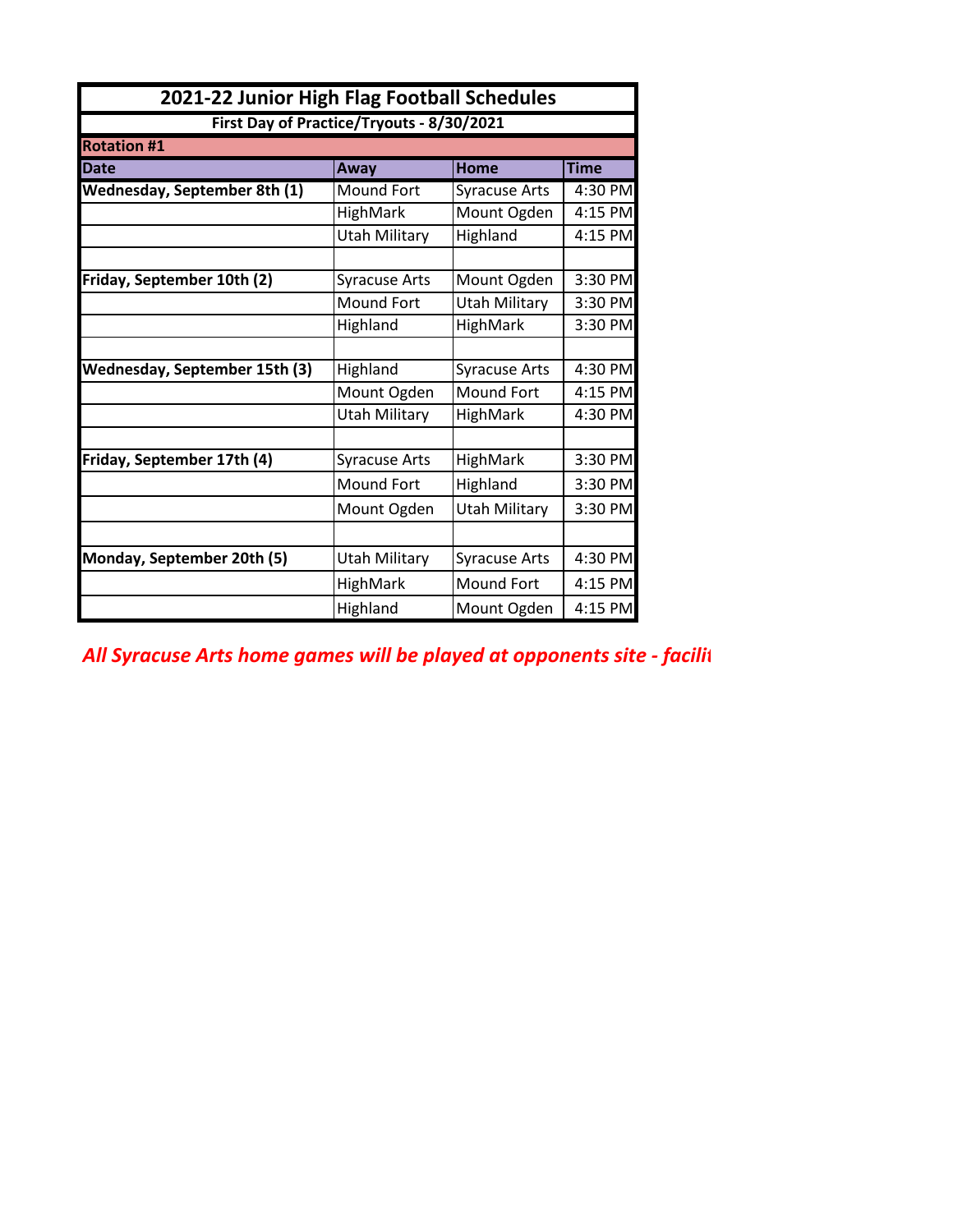| 2021-22 Junior High Flag Football Schedules |                      |                      |             |  |
|---------------------------------------------|----------------------|----------------------|-------------|--|
|                                             |                      |                      |             |  |
| <b>Rotation #2</b>                          |                      |                      |             |  |
| <b>Date</b>                                 | Away                 | Home                 | <b>Time</b> |  |
| Wednesday, September 22nd (6)               | <b>Syracuse Arts</b> | Mound Fort           | 4:15 PM     |  |
|                                             | Mount Ogden          | <b>HighMark</b>      | 4:30 PM     |  |
|                                             | Highland             | <b>Utah Military</b> | 4:30 PM     |  |
|                                             |                      |                      |             |  |
| Friday, September 24th (7)                  | Mount Ogden          | <b>Syracuse Arts</b> | 3:30 PM     |  |
|                                             | <b>Utah Military</b> | Mound Fort           | 3:30 PM     |  |
|                                             | HighMark             | Highland             | 3:30 PM     |  |
|                                             |                      |                      |             |  |
| Monday, September 27th (8)                  | <b>Syracuse Arts</b> | Highland             | 4:15 PM     |  |
|                                             | <b>Mound Fort</b>    | Mount Ogden          | 4:15 PM     |  |
|                                             | HighMark             | Utah Military        | 4:30 PM     |  |
|                                             |                      |                      |             |  |
| Wednesday, September 29th (9)               | HighMark             | <b>Syracuse Arts</b> | 4:30 PM     |  |
|                                             | Highland             | <b>Mound Fort</b>    | 4:15 PM     |  |
|                                             | <b>Utah Military</b> | Mount Ogden          | 4:15 PM     |  |
|                                             |                      |                      |             |  |
| Friday, October 1st (10)                    | <b>Syracuse Arts</b> | <b>Utah Military</b> | 3:30 PM     |  |
|                                             | Mound Fort           | HighMark             | 3:30 PM     |  |
|                                             | Mount Ogden          | Highland             | 3:30 PM     |  |

*All Syracuse Arts home games will be played at opponents site - facilities not yet finished*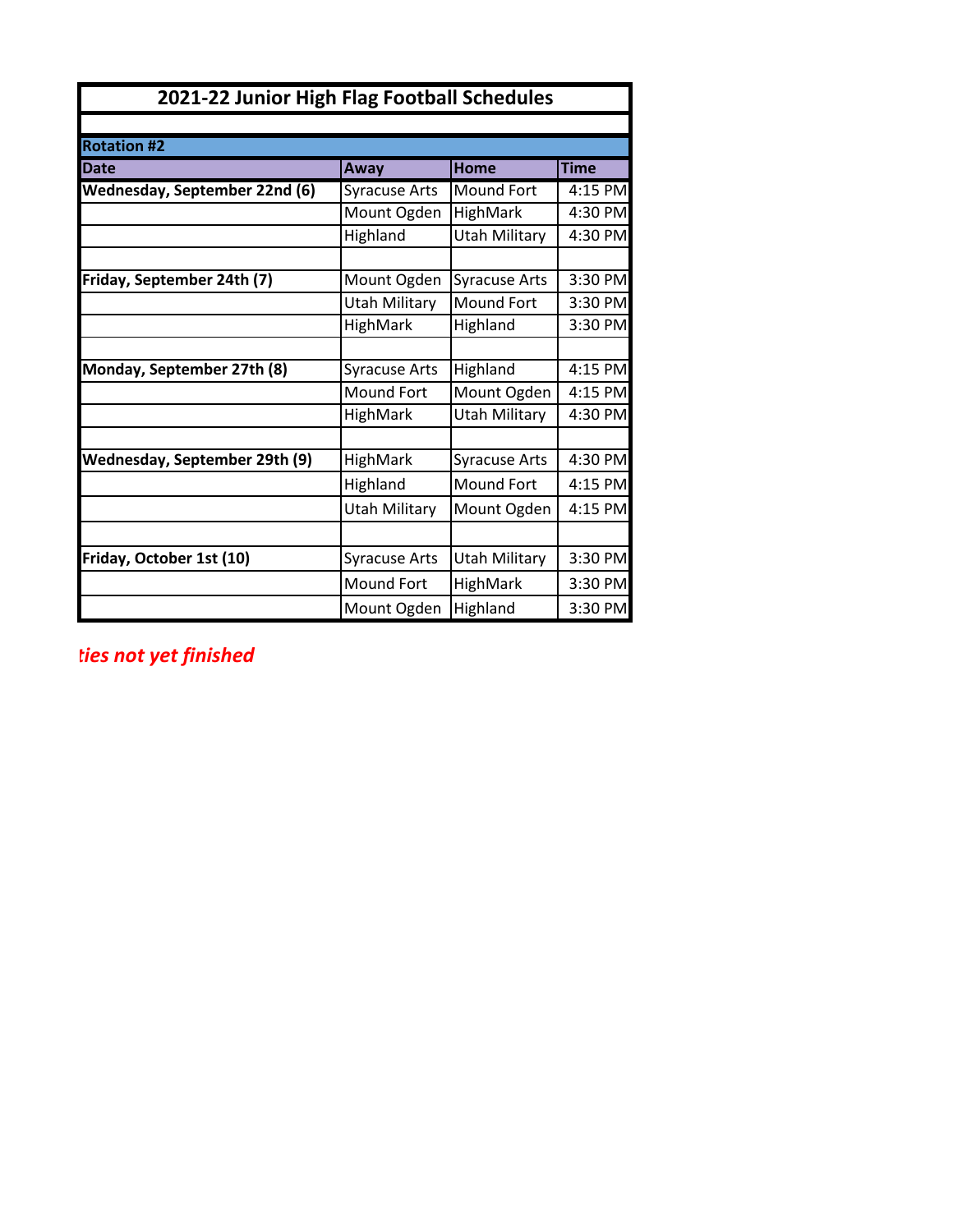| 2021-22 Junior High Flag Football Schedules |         |         |              |
|---------------------------------------------|---------|---------|--------------|
|                                             |         |         |              |
| <b>Semi-finals &amp; Championship</b>       |         |         |              |
| Date                                        | Away    | Home    | <b>Time</b>  |
| Monday, October 4th (11)                    | Seed #4 | Seed #1 | 4:30 PM      |
| (Semi-finals)                               | Seed #3 | Seed #2 | 4:30 PM      |
|                                             |         |         |              |
| Wednesday, October 6th (12)                 | Lower   | Higher  | 4:30 PM      |
| (Championship)                              |         |         |              |
|                                             |         |         |              |
| <b>TEAM (Sites)</b>                         | Away    | Home    | <b>Total</b> |
| <b>Highland</b>                             | 5       | 5       | 10           |
| <b>HighMark</b>                             | 5       | 5       | 10           |
| <b>Mound Fort</b>                           | 5       | 5       | 10           |
| <b>Mount Ogden</b>                          | 5       | 5       | 10           |
| <b>Syracuse Arts</b>                        | 5       | 5       | 10           |
| <b>Utah Military</b>                        | 5       | 5       | 10           |

| <b>TEAM (Opponents)</b> | <b>Highland</b> | HighMark   |            |            | Mound Fort   Mount Ogden  Syracuse Arts |
|-------------------------|-----------------|------------|------------|------------|-----------------------------------------|
| <b>Highland</b>         | N/A             | 9/10, 9/27 | 9/17, 9/29 | 9/20, 10/1 | 9/15, 9/27                              |
| <b>HighMark</b>         | 9/10, 9/27      | N/A        | 9/20, 10/1 | 9/8, 9/22  | 9/17, 9/29                              |
| <b>Mound Fort</b>       | 9/17, 9/29      | 9/20, 10/1 | N/A        | 9/15, 9/27 | 9/8, 9/22                               |
| <b>Mount Ogden</b>      | 9/20, 10/1      | 9/8, 9/22  | 9/15, 9/27 | N/A        | 9/10, 9/27                              |
| <b>Syracuse Arts</b>    | 9/15, 9/27      | 9/17, 9/29 | 9/8, 9/22  | 9/10, 9/27 | N/A                                     |
| <b>Utah Military</b>    | 9/8, 9/22       | 9/15, 9/27 | 9/10, 9/27 | 9/17, 9/29 | 9/20, 10/1                              |

| Pairings   |
|------------|
| 9/8, 9/22  |
| 9/10, 9/27 |
| 9/15, 9/27 |
| 9/17, 9/29 |
| 9/20, 10/1 |